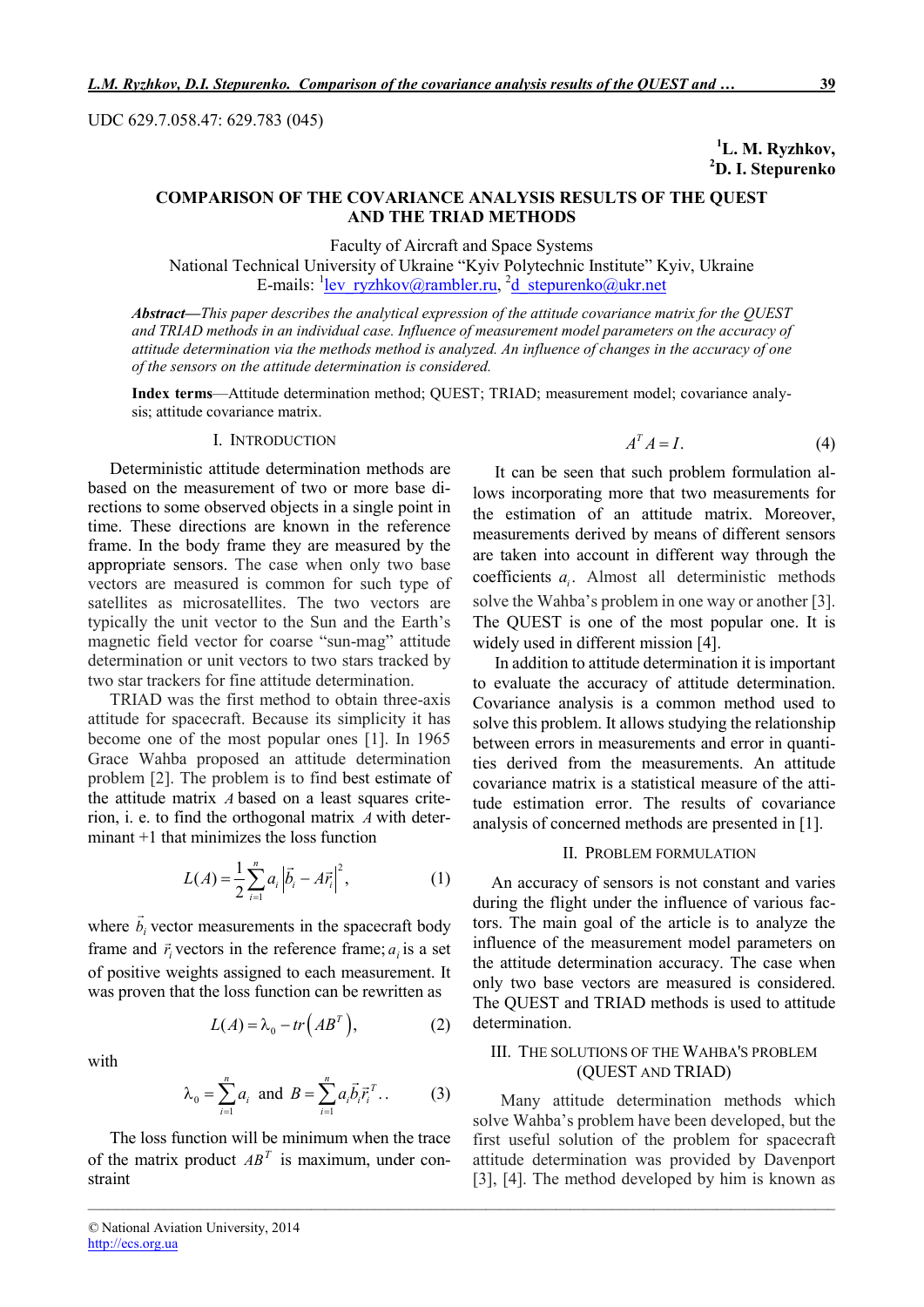*q*-method. Davenport restated the problem (1) in terms of the quaternion  $\overline{q} = \left[\overline{q}^T, q_4\right]^T$ , for which

$$
A = \left(q_4^2 - \vec{q}^T \vec{q}\right)I + 2\vec{q}\vec{q}^T - 2q_4\left[q \times\right],\tag{5}
$$

where

$$
\[q \times \] = \begin{bmatrix} 0 & q_3 & -q_2 \\ -q_3 & 0 & q_1 \\ q_2 & -q_1 & 0 \end{bmatrix}, \tag{6}
$$

is skew-symmetric matrix.

Thus substitution of the quaternion instead of the rotation matrix leads to the next form of the loss function

$$
g(\vec{q}) = \vec{q}^T K \vec{q}, \qquad (7)
$$

where *K* is the symmetric  $4 \times 4$  matrix given by

$$
K = \begin{bmatrix} S - \sigma I & Z \\ Z & \sigma \end{bmatrix}
$$
 (8)

with

$$
S = B + B^T, \tag{9}
$$

$$
Z = [B_{23} - B_{32}, B_{31} - B_{13}, B_{12} - B_{21}]^{T}, \qquad (10)
$$

$$
\sigma = tr(B). \tag{11}
$$

To maximize the gain function (7), we take the derivative with respect to  $\overline{q}$ , but since the quaternion elements are not independent the constraint must also be satisfied. Adding the constraint  $\overline{q}^T \overline{q} = 1$  to the gain function with a Lagrange multiplier yields a new gain function,

$$
g'(\overline{q}) = \overline{q}^T K \overline{q} - \lambda \overline{q}^T \overline{q}.
$$
 (12)

Differentiating this gain function shows that  $g'(\bar{q})$ has a stationary value when

$$
K\overline{q} = \lambda \overline{q}.
$$
 (13)

The largest eigenvalue of *K* maximizes the gain function. The eigenvector corresponding to this largest eigenvalue is the least-squares optimal estimate of the attitude.

*Q*-method offers simple and elegant solution of the attitude estimation problem. But in this method you need to compute eigenvalues and eigenvectors of matrix *K* that is  $4 \times 4$ . At the time of its introduction it was a problem, because computing capabilities of onboard computers and even ground stations of monitoring and support were limited. Shuster introduced a method which estimates an attitude of a spacecraft less accurately then q-method, but it requires significantly fewer computations [1]. This contributed to its widespread use for attitude determination of spacecrafts and other types of moving objects. In accordance to the method the optimal quaternion is determined as follows

$$
q_{\rm opt} = \frac{1}{\sqrt{\vec{x}^2 + \gamma^2}} \left(\frac{\vec{x}}{\gamma}\right),\tag{14}
$$

where

and

$$
\vec{x} = \left[\alpha I + \left(\lambda_{\text{max}} - tr(B)\right)S + S^2\right]z_v, \quad (15)
$$

$$
\gamma = \alpha \left[ \lambda_{\text{max}} + tr(B) \right] - \det(S), \tag{16}
$$

$$
\alpha = \lambda_{\max}^2 - \left[ tr(B) \right]^2 + tr\big( adj(S) \big). \tag{17}
$$

In the last expression *adj* means an adjoint matrix. The more detailed description of the method is given in  $[1]$  and  $[3]$ .

The TRIAD is the simplest deterministic way to find the attitude matrix [1]. In accordance with it triads of orthonormal unit vectors are constructed in the reference frame and in the body frame:

$$
\vec{v}_1 = \vec{r}_1, \vec{v}_2 = \frac{\vec{r}_1 \times \vec{r}_2}{|\vec{r}_1 \times \vec{r}_2|}, \vec{v}_3 = \vec{v}_1 \times \vec{v}_2, \quad (18)
$$

$$
\vec{w}_1 = \vec{b}_1, \ \vec{w}_2 = \frac{\vec{b}_1 \times \vec{b}_2}{|\vec{b}_1 \times \vec{b}_2|}, \ \vec{w}_3 = \vec{w}_1 \times \vec{w}_2. \quad (19)
$$

Then based on constructed triads two matrices  $M_0$  and *M* are composed:

$$
M_0 = [\vec{v}_1 | \vec{v}_2 | \vec{v}_3], \tag{20}
$$

$$
M = \left[\vec{w}_1 \mid \vec{w}_2 \mid \vec{w}_3\right].\tag{21}
$$

As components of matrices  $M_0$  and  $M$  are orthogonal unit vectors so these matrices are orthogonal matrices. The attitude matrix based on these matrices can be written as shown

$$
A = MM_0^{-1} = MM_0^T.
$$
 (22)

It should be noted that as the first vector of triad  $\vec{b}_1$  (and  $\vec{r}_1$  respectively) should be selected a vector that is measured in body frame more precisely. Based on the attitude matrix *A* angles of rotation can be calculated if a sequence of rotations is known.

### IV. MEASUREMENT MODEL AND COVARIANCE ANALYSIS

The attitude determination error covariance matrix or simply attitude covariance matrix is defined as follows: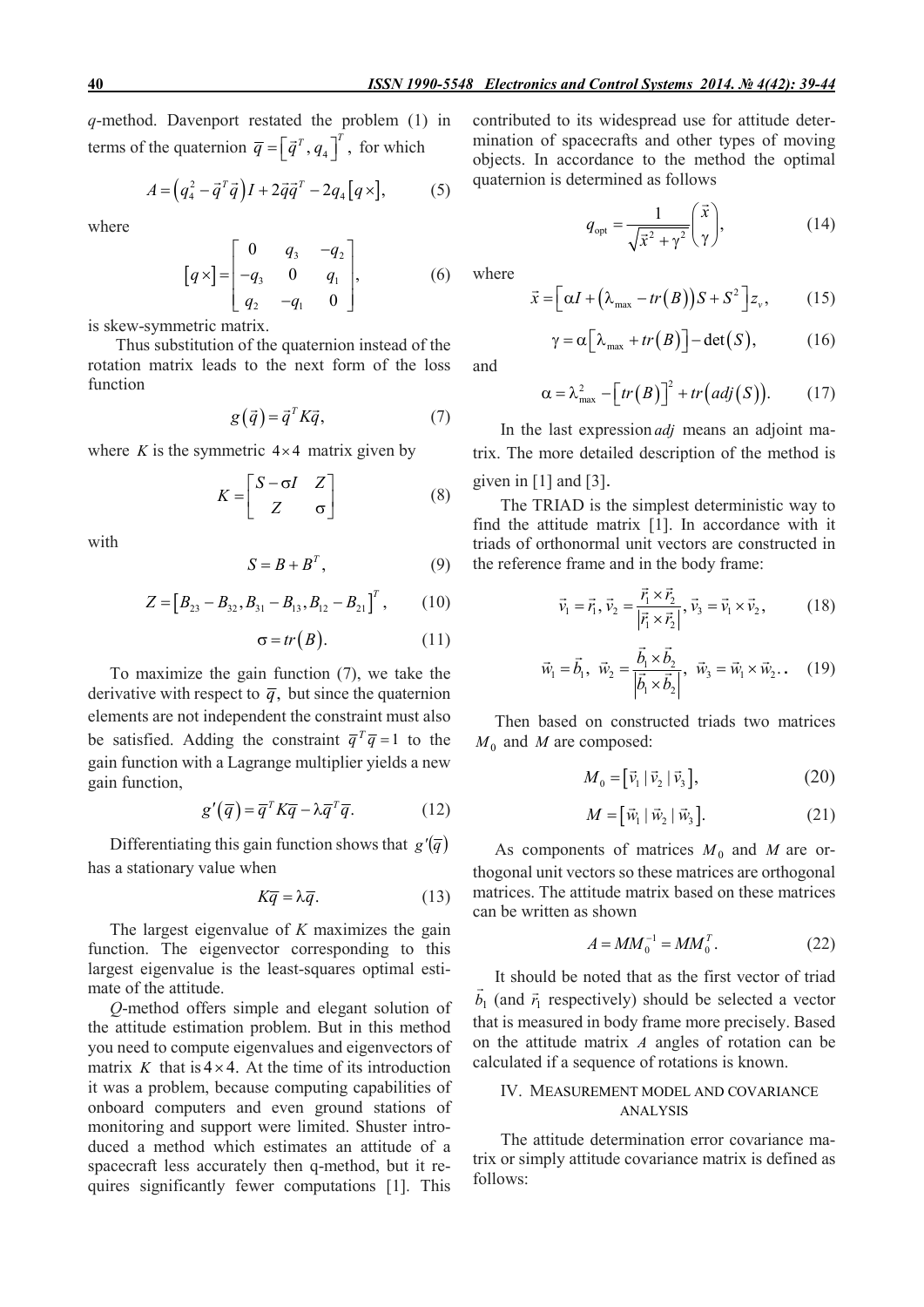$$
P_{\theta\theta} = M \left[ \Delta \vec{\theta} \Delta \vec{\theta}^T \right] = \begin{bmatrix} p_{xx} & p_{xy} & p_{xz} \\ p_{xy} & p_{yy} & p_{yz} \\ p_{xz} & p_{yz} & p_{zz} \end{bmatrix}, \quad (23)
$$

where

$$
\Delta \vec{\theta} = (\Delta \theta_1, \Delta \theta_2, \Delta \theta_3)^T, \qquad (24)
$$

is the error angle vector that is defined as the set of angles (measured in radians) of the small rotation carrying the true attitude matrix into the measured attitude matrix. The angles  $\Delta\theta$ , are defined in the body frame. This simplifies the calculation of the covariance matrix as compared with the case when attitude parameters are used. The covariance matrix  $P_{\theta\theta}$  is positive definite and symmetric,  $P_{\theta\theta} = P_{\theta\theta}^T > 0$ which means that there are only six unique elements in the matrix.

The attitude covariance matrix for the QUEST method is defined as follows [1], [6]:

$$
P_{\theta\theta}^{QU} = \left[ \sum_{i=1}^{n} \frac{1}{\sigma_i^2} \left( I - \vec{b}_i \vec{b}_i^T \right) \right]^{-1} . \tag{25}
$$

The attitude covariance matrix for the TRIAD method is defined as follows [6]:

$$
P_{\theta\theta}^{TR} = \frac{1}{\left|\vec{w}_2'\right|^2} \left[\sigma_1^2 \left(\vec{w}_2 \vec{w}_2^T + \vec{w}_2' \left(\vec{w}_2'\right)^T\right) + \sigma_2^2 \vec{w}_1 \vec{w}_1^T\right], \tag{26}
$$

where  $\vec{w}_2$  is unnormalized vector  $\vec{w}_2$  defined in (19). It should be noted that in practice the measured vectors  $\vec{b}_i^*$  are used here instead of true values  $\vec{b}_i$  because the last ones are unknown.

The article [1] notes that matrix  $P_{\theta\theta}$  is attitude independent while the same matrix significantly depends on the attitude when it is recorded in the parameters of attitude which describe orientation of the body frame with respect to the reference frame.

The measurement model is a set of equations used to analyze an accuracy of attitude estimation derived by one or another method. We use the QUEST measurement model (QMM) [6], [7] which is quite common. According to the author of the model, it is pretty simple, but realistic.

QUEST measurement model is based on the assumption that measured vectors  $\vec{b}_i^*$  with high probability are concentrated in a small volume about the true direction [6]. In accordance to QMM,

$$
\vec{b}_i^* = A\vec{r}_i + \Delta\vec{b}_i, \qquad (27)
$$

$$
\Delta \vec{b}_i A \vec{r}_i = 0, \qquad (28)
$$

where  $\Delta b_i$  $\overline{a}$  $\Delta b_i$  - the vectors of measurement errors of i-th vector of reference direction. As you can see from

(28), vectors  $\Delta b_i$  $\overline{a}$  $\Delta b_i$  are in the plane that is perpendicular to the true direction  $\overrightarrow{A}$ <sup>*r*</sup><sub>*i*</sub> in the body frame. This plane is an approximation of the part of the sphere that contains ends of vectors  $\overrightarrow{Ar}_i$  and  $\overrightarrow{b}_i^*$ . The distribution of the components of the *i*th measurement error vector perpendicular to the true are assumed to be Gaussian and uniformly distributed in phase about the true vector with variance  $\sigma_i^2$  per axis. The vectors  $\Delta b_i$  have such properties:

$$
M\left[\Delta \vec{b}_i\right] = \vec{0},\tag{29}
$$

$$
M\left[\Delta \vec{b}_i \Delta \vec{b}_i^T\right] = \sigma_i^2 \left[I - (A\vec{r}_i)(A\vec{r}_i)^T\right],\tag{30}
$$

where  $\sigma_i$  is standard deviations of vector component values. These variances of unit vectors can be interpreted as angular variances in radians. Work [6] states that the error distribution  $\Delta b_i$  $\frac{1}{1}$  $\Delta b_i$  is axially symmetric about direction  $A\vec{r}_i$ .

Thus QMM which is described by the equations  $(27) - (30)$  defines a cone that can contain a measured vector  $\vec{b}_i^*$  with some probability. In accordance to the measurement model the error vector rotates the true vector turning it to the measured vector. It should be noted that QMM is assumed that expected value of the measured vector is equal to zero, i. e. systematic errors are absent.

The weights  $a_i$  are chosen to be inverse variances [6] i. e.

$$
a_i = \frac{1}{\sigma_i^2}.\tag{31}
$$

# V. COMPARISON OF THE COVARIANCE ANALYSIS RESULTS

The square root of trace of the attitude covariance matrix is widely used as a scalar characteristic of attitude determination accuracy. Thus the attitude estimation error is characterized by the value:

$$
\sigma_{\theta} = \sqrt{tr(P_{\theta\theta})}.
$$
 (32)

Our work considers that the reference frame and the body frame are coinciding. Reference vectors in the reference frame directed along the coordinate axes for simplification i. e.  $\vec{r}_1 = [1, 0, 0]^T$  and  $\vec{r}_2 = [0, 1, 0]^T$ . Considering that the reference frame and the body frame are coinciding, our simplification allows obtaining a simple analytic expression for the attitude covariance matrix (25). It will be as follows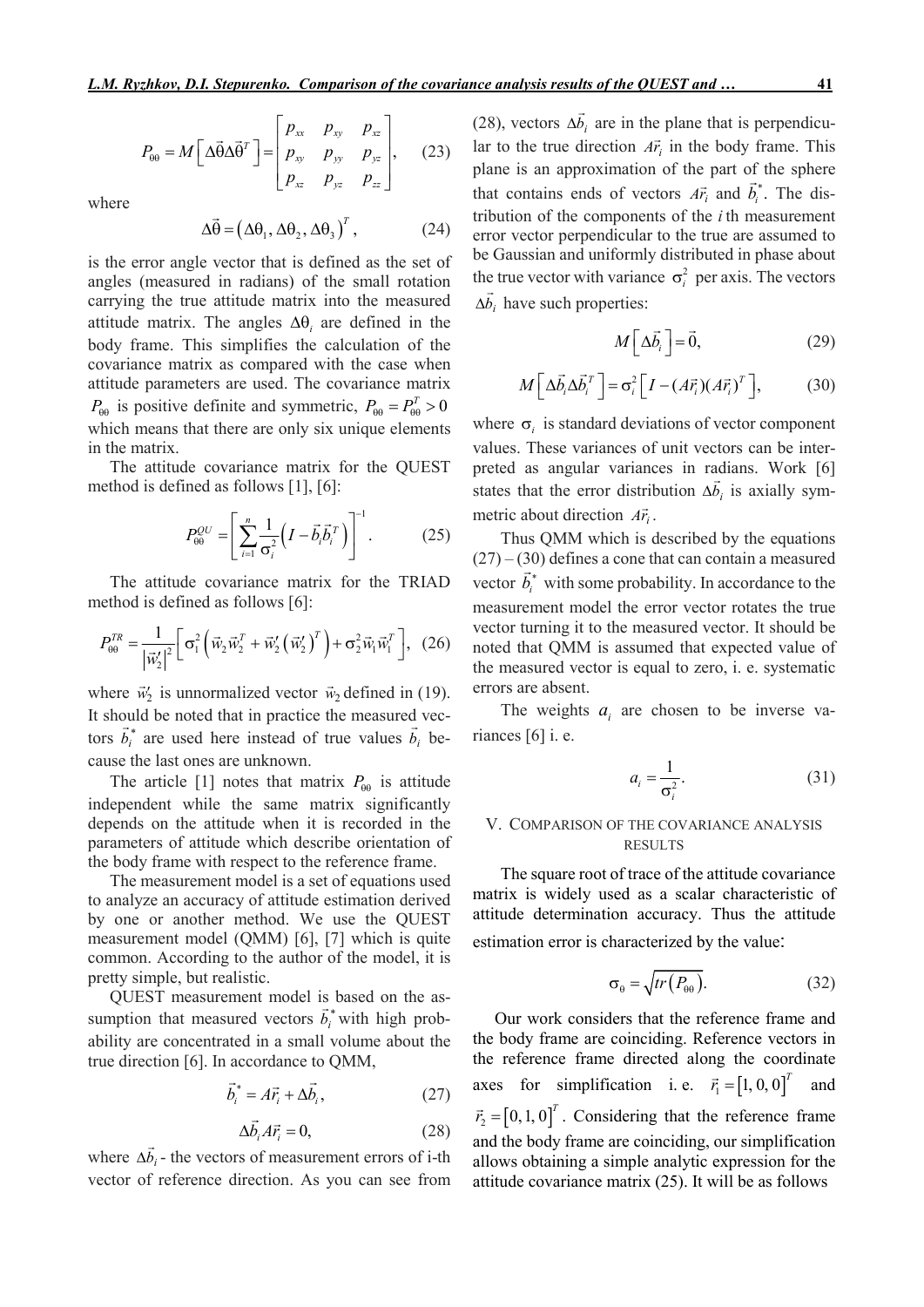$$
P_{\theta\theta}^{QU} = diag\left(\sigma_2^2, \sigma_1^2, \frac{\sigma_1^2 \sigma_2^2}{\sigma_1^2 + \sigma_2^2}\right).
$$
 (33)

Therefore from the formula (31) we obtain

$$
\sigma_{\theta}^{QU}(\sigma_1, \sigma_2) = \sqrt{\sigma_1^2 + \sigma_2^2 + \frac{\sigma_1^2 \sigma_2^2}{\sigma_1^2 + \sigma_2^2}}.
$$
 (34)

For the TRIAD

$$
\sigma_{\theta}^{TR}(\sigma_1, \sigma_2) = \sqrt{2\sigma_1^2 + \sigma_2^2}.
$$
 (35)

Values of QMM parameters  $\sigma$ , vary in the range from 0.001 to 0.05, step 0.0025. Then the surfaces  $\sigma_{\alpha}^{QU}$  and  $\sigma_{\alpha}^{TR}$  will be as shown on Figs 1 and 2.



Fig. 1. Attitude error derived from the QUEST covariance matrix



Fig. 2. Attitude error derived from the TRIAD covariance matrix

The accuracy of measurement of the first vector in (19) is more important for the TRIAD because of the triad is constructed on the basis of this vector. The advantage of the QUEST appears when more than two sensors are used. Herewith the influence of the least accurate sensor is slight. But using of the QUEST of itself do not increase significantly the attitude determination accuracy for the case of two vectors.

Numerical values of attitude determination error for the QUEST and TRIAD were also calculated. For each pair of values  $\sigma_1$  and  $\sigma_2$  *N* = 1000 tests were performed. The attitude determination error is measured by using the rotation angle between the true and estimated attitudes:

$$
\varepsilon = \arccos\bigg(\frac{1}{2}\bigg(tr\bigg(\hat{A}^T\hat{A}\bigg)-1\bigg)\bigg). \tag{36}
$$

The results of calculation in accordance to the (36) for both concerned methods match with the corresponding results derived analytically. If a sun sensor and a magnetometer are used to obtain attitude, then  $\sigma_1 < \sigma_2$ . The difference between the values of the error calculated from (35) and (34) is shown on Fig. 3.

![](_page_3_Figure_16.jpeg)

Fig. 3. Attitude error difference between the TRIAD and the QUEST methods

### **CONCLUSION**

Usage of the covariance analysis allows estimating a probable error of attitude estimation caused by some types of sensor errors. The used measurement model allows taking into consideration white noise error of the measured vectors. The paper considers the case of measurement of two reference vectors, which is the simplest, but very common, especially for microsatellites. The surfaces analytical expression which describes the dependence of the attitude determination error on the measurement model parameters were obtained for this case. The QUEST has a little advantage over the TRIAD when the accuracy of the first sensor (more accurate one) is not high. When the accuracy of the vector that is used to construct the triple of the auxiliary TRIAD vectors is decreased then advantage of the QUEST is increased.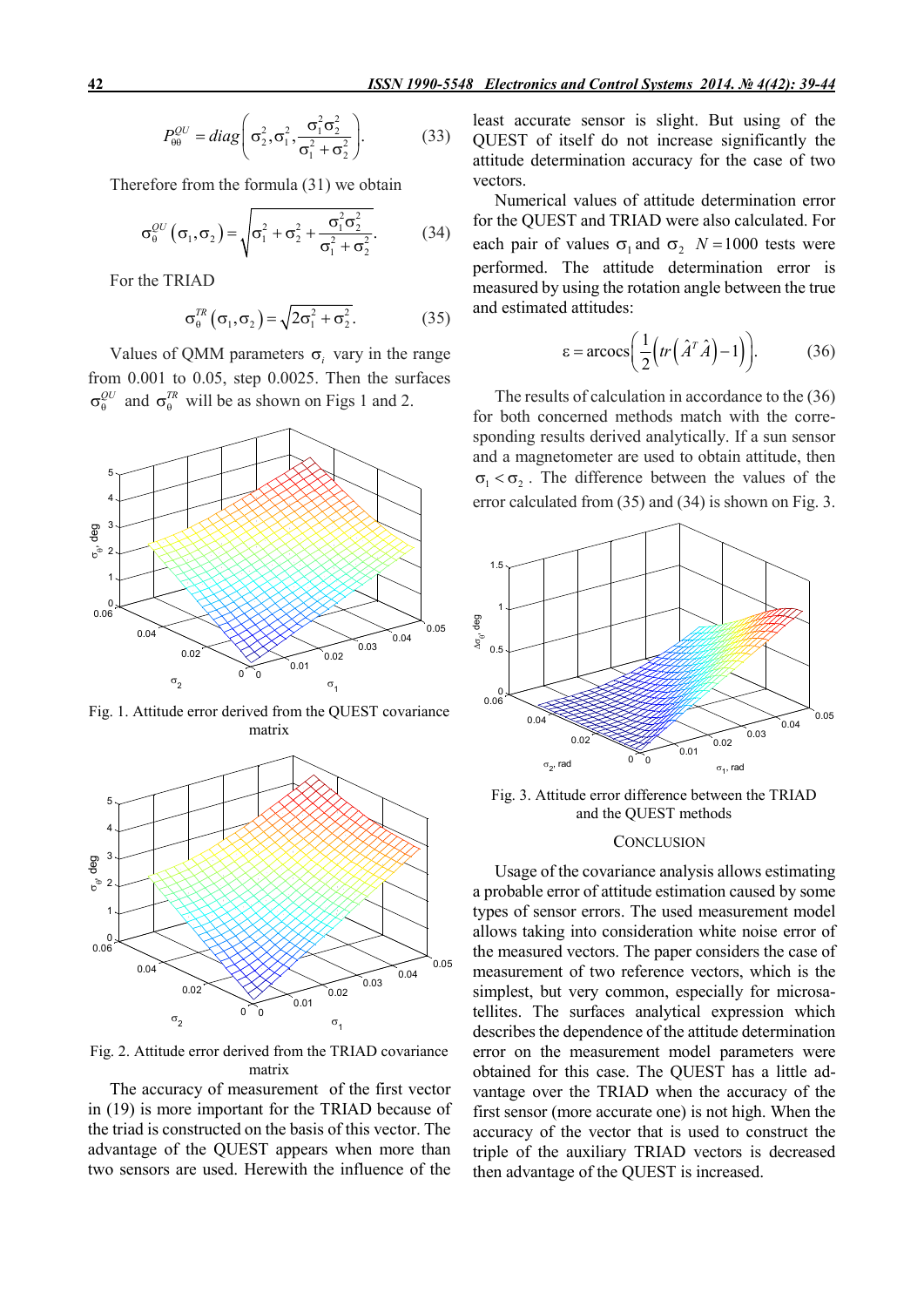#### **REFERENCES**

[1] Shuster, M. D.; Oh, S. D. 1981. Three-Axis Attitude Determination from Vector Observations. *Journal of Guidance and Control,* vol. 4, no. 1, January-February 1981. pp. 70–77.

[2] Wahba, G. 1965. "Problem 65-1: A Least Squares Estimate of Spacecraft Attitude". *SIAM Review*, vol. 7, no. 3, July 1965. 409 p.

[3] Markley, F. L., Mortari, M. 2000. "Quaternion Attitude Estimation Using Vector Measurements". *The Journal of the Astronautical Sciences,* vol. 48, nos. 2 and 3, April-September 2000. pp. 359–380.

[4] Brasoveanu, D.; Hashmall, J.; Baker D. "Spacecraft attitude determination accuracy from mission experience", NASA Technical Memorandum 104613, 1994, 104 p.

[5] Keat, J. 1977. "Analysis of Least-Squares Attitude Determination Routine DOAOP," Computer Sciences Corporation Report CSC/TM-77/6034, February 1977.

[6] Shuster, M. D. 1989. "Maximum Likelihood Estimation of Spacecraft Attitude," *The Journal of the Astronautical Sciences,* vol. 37, no. 1, January-March 1989, pp. 79–88.

[7] Cheng, Y.; Shuster, M. D. "QUEST and The Anti-QUEST: Good and Evil Attitude Estimation," *The Journal of the Astronautical Sciences*, vol. 53, no. 3, 2005, pp. 337–351.

Received 11 October 2014.

Ryzhkov Lev. Doctor of Sciences in Engineering. Professor.

The Aircraft Control Systems Department, Institute of Air Naviagtion, National Aviation University, Kyiv, Ukraine.

Education: Kiev Polytechnic Institute, Kyiv, Ukraine (1971).

Research area: navigational instruments and systems.

Publications: 192.

E-mail: <u>lev\_ryzhkov@rambler.ru</u>

### Stepurenko Dmytro. Graduate student.

Department of Aircraft Control Devices and Systems, National Technical University of Ukraine "Kyiv Polytechnic Institute," Kyiv, Ukraine.

Education: Kyiv Polytechnic Institute, Kyiv, Ukraine (2006). Research area: aircraft attitude determination methods. Publications: 14. E-mail: d\_stepurenko@ukr.net

### Л. М. Рижков, Д. І. Степуренко. Порівняння результатів коваріаційного аналізу методів QUEST та TRIAD

Представлено аналітичні вирази для коваріаційної матриці орієнтації, отримані для окремого випадку для методів QUEST та TRIAD. Проаналізовано вплив параметрів моделі вимірювань на точність визначення орієнтації за вказаними методами. Розглянуто питання впливу зміни точності одного з вимірювачів на точність визначення орієнтації.

Ключові слова: метод визначення орієнтації; QUEST; TRIAD; модель вимірювань; коваріаційний аналіз; коваріаційна матриця орієнтації.

### Рижков Лев Михайлович. Доктор технічних наук. Професор.

Кафедра систем управління літальних апаратів, інститут аеронавігації, Національний аваційний університет, Київ, Україна.

Освіта: Київський політехнічний інститут, Київ, Україна (1971). Напрям наукової діяльності: навігаційні прилади та системи. Кількість публікацій: 192. E-mail: <u>lev\_ryzhkov@rambler.ru</u>

### Степуренко Дмитро Iванович. Здобувач.

Кафедра приладів та систем керування літальними апаратами, Національний технічний університет України («Київський політехнічний інститут»), Київ, Україна.

Освіта: Київський політехнічний інститут, Київ, Україна (2006).

Напрям наукової діяльності: методи визначення орієнтації літальних апаратів

Кількість публікацій: 14.

E-mail:  $d$  stepurenko@ukr.net